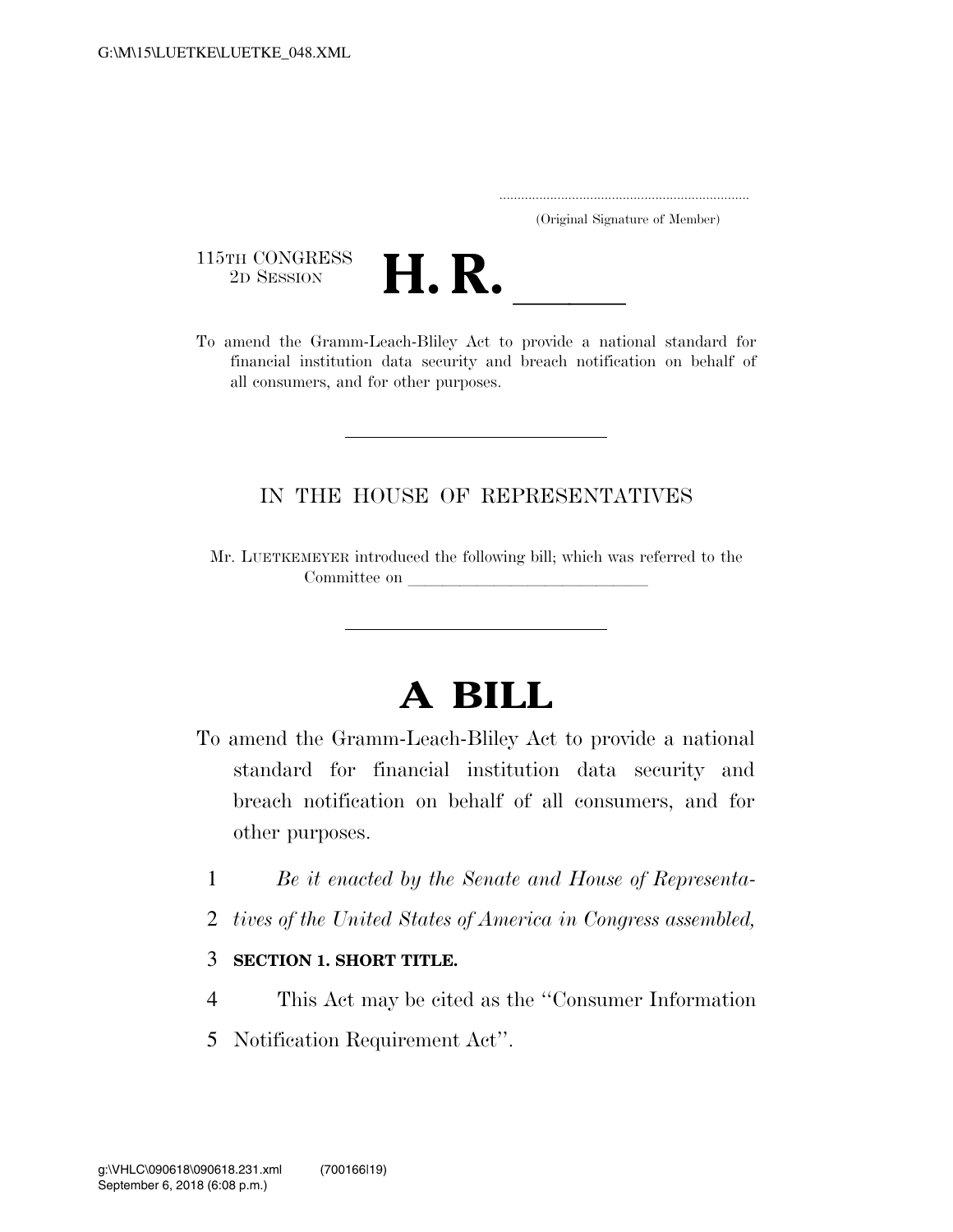#### **SEC. 2. BREACH NOTIFICATION STANDARDS.**

 Section 501 of the Gramm-Leach-Bliley Act (15 U.S.C. 6801) is amended—

 (1) in subsection (b)(3) by striking the period at the end and inserting '', including through the provision of a breach notice in the event of unau- thorized access that is reasonably likely to result in identity theft, fraud, or economic loss.''; and

(2) by adding at the end the following:

10 "(c) STANDARDS WITH RESPECT TO BREACH NOTI- FICATION.—Each agency or authority required to estab- lish standards described under subsection (b)(3) with re- spect to the provision of a breach notice shall establish the standards with respect to such notice that are con- tained in the interpretive guidance issued by the Comp- troller of the Currency, the Board of Governors of the Federal Reserve System, the Federal Deposit Insurance Corporation, and the Office of Thrift Supervision titled 'Interagency Guidance on Response Programs for Unau- thorized Access to Customer Information and Customer Notice', published March 29, 2005 (70 Fed. Reg. 15736), and for a financial institution that is not a bank, such standards shall be applied to the institution as if the insti- tution was a bank to the extent appropriate and prac-ticable.

26 "(d) INSURANCE.—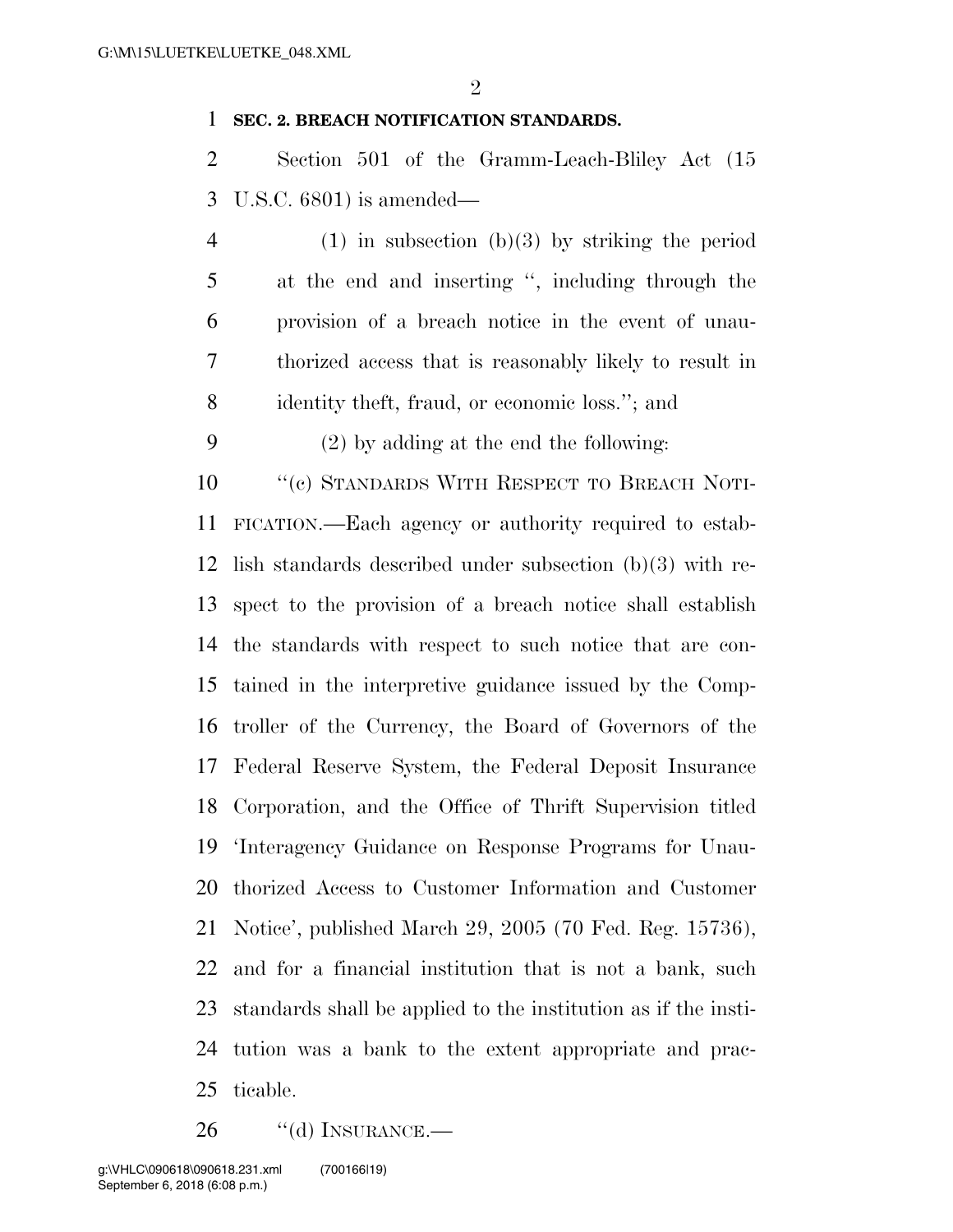| $\mathbf{1}$   | " $(1)$ ENFORCEMENT.—Notwithstanding section            |
|----------------|---------------------------------------------------------|
| $\overline{2}$ | $505(a)(6)$ , with respect to an entity engaged in pro- |
| 3              | viding insurance, the standards under subsection (b)    |
| $\overline{4}$ | shall be enforced—                                      |
| 5              | $\lq\lq$ with respect to any such standards             |
| 6              | related to data security safeguards, by-                |
| 7              | "(i) the State insurance authority of                   |
| 8              | the State in which the entity is domiciled;             |
| 9              | <b>or</b>                                               |
| 10             | "(ii) in the case of an insurance                       |
| 11             | agent, agency, or brokerage, the State in-              |
| 12             | surance authority of the State in which                 |
| 13             | such agent, agency, or brokerage has its                |
| 14             | principal place of business; and                        |
| 15             | $\lq\lq (B)$ with respect to any such standards         |
| 16             | related to notification of the breach of data se-       |
| 17             | curity, by the State insurance authority of any         |
| 18             | State in which customers of the entity are af-          |
| 19             | fected by such a breach of data security.               |
| 20             | "(2) NOTIFICATION BY ASSUMING INSURER.-                 |
| 21             | "(A) IN GENERAL.—Notwithstanding sub-                   |
| 22             | section (b), an assuming insurer that experi-           |
| 23             | ences a breach of data security shall only be re-       |
| 24             | quired to notify the State insurance authority          |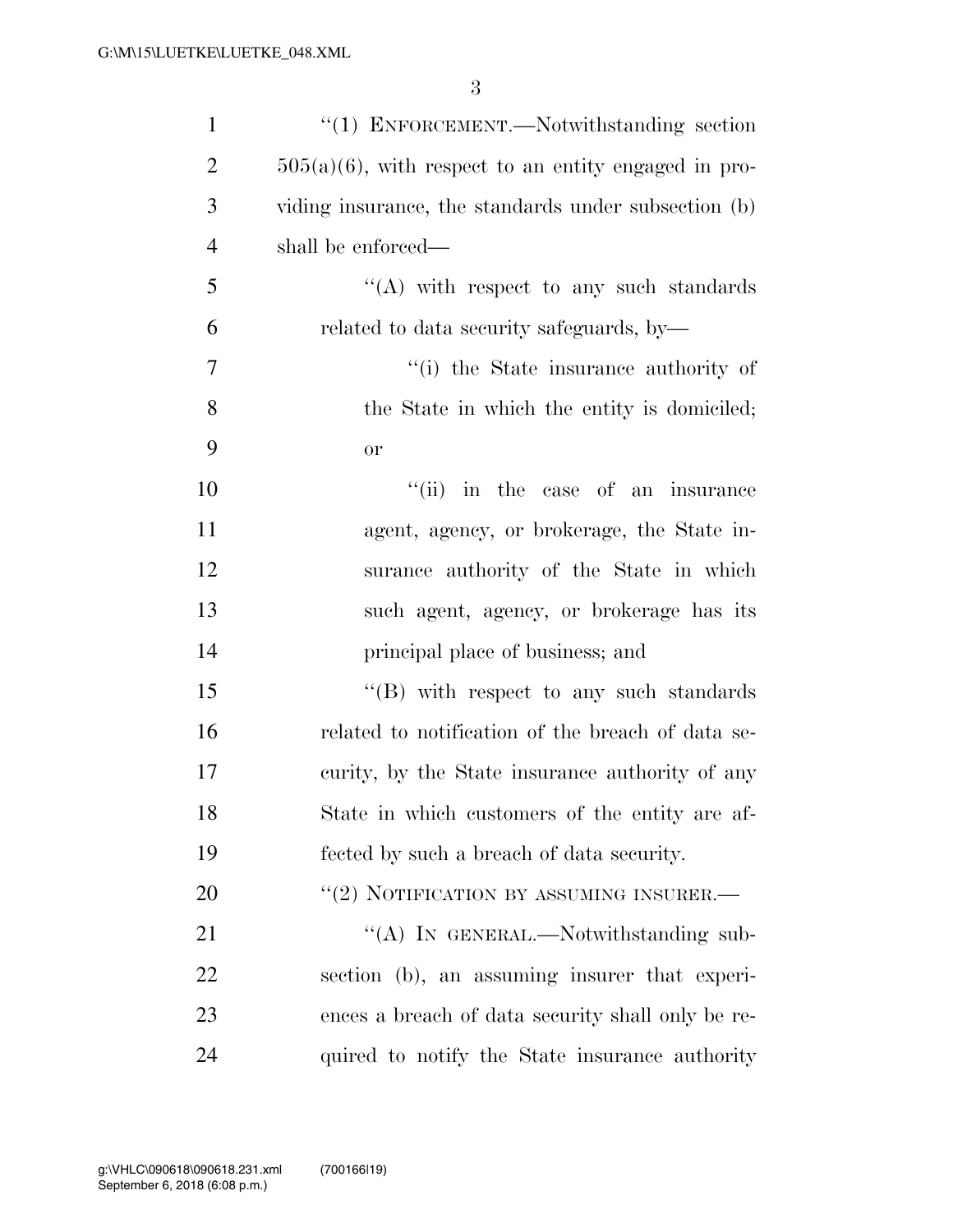of the State in which the assuming insurer is domiciled.

3 "(B) ASSUMING INSURER DEFINED.—For purposes of this paragraph, the term 'assuming insurer' means an entity engaged in providing insurance that acquires an insurance obligation or risk from another entity engaged in pro- viding insurance pursuant to a reinsurance agreement.

 $(3)$  SAFEGUARDS FOR INSURANCE CUS- TOMERS.—In carrying out subsection (b) with re- spect to an entity engaged in providing insurance, a State insurance authority shall establish the stand- ards for safeguarding customer information main- tained by entities engaged in activities described in 16 section  $4(k)(4)(B)$  of the Bank Holding Company 17 Act of 1956 (12 U.S.C. 1843(4)(k)(4)(B)) that are the same as the standards contained in the inter- agency guidelines issued by the Comptroller of the Currency, the Board of Governors of the Federal Reserve Board, the Federal Deposit Insurance Cor- poration, and the Office of Thrift Supervision titled 'Interagency Guidelines Establishing Standards for Safeguarding Customer Information', published Feb-ruary 1, 2001 (66 Fed. Reg. 8633), and such stand